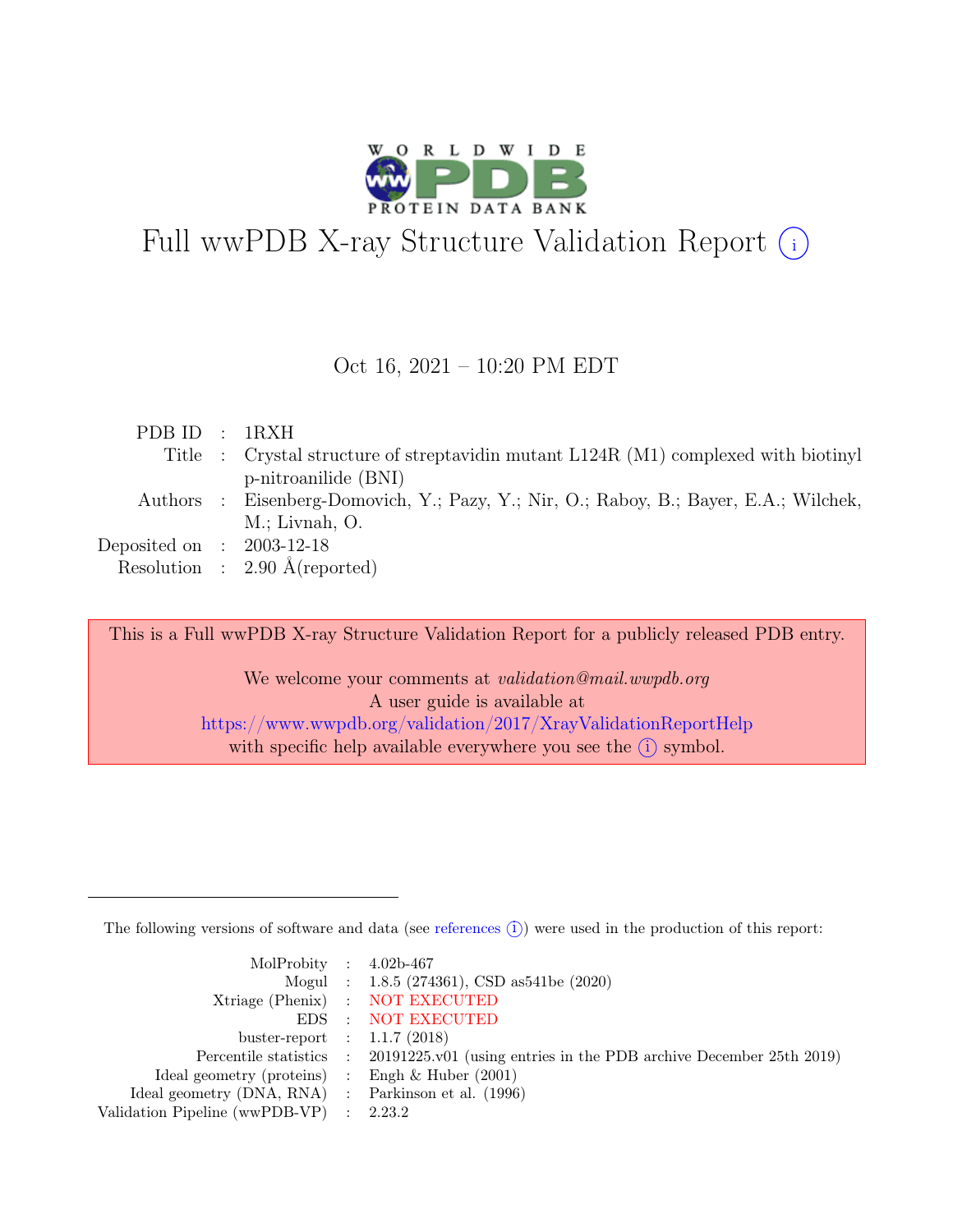# 1 Overall quality at a glance  $(i)$

The following experimental techniques were used to determine the structure: X-RAY DIFFRACTION

The reported resolution of this entry is 2.90 Å.

Percentile scores (ranging between 0-100) for global validation metrics of the entry are shown in the following graphic. The table shows the number of entries on which the scores are based.



| Metric                | Whole archive | Similar resolution                                        |  |  |
|-----------------------|---------------|-----------------------------------------------------------|--|--|
|                       | $(\#Entries)$ | $(\# \text{Entries}, \text{ resolution range}(\text{A}))$ |  |  |
| Clashscore            | 141614        | $2172(2.90-2.90)$                                         |  |  |
| Ramachandran outliers | 138981        | $2115(2.90-2.90)$                                         |  |  |
| Sidechain outliers    | 138945        | $2117(2.90-2.90)$                                         |  |  |

The table below summarises the geometric issues observed across the polymeric chains and their fit to the electron density. The red, orange, yellow and green segments of the lower bar indicate the fraction of residues that contain outliers for  $\geq$ =3, 2, 1 and 0 types of geometric quality criteria respectively. A grey segment represents the fraction of residues that are not modelled. The numeric value for each fraction is indicated below the corresponding segment, with a dot representing fractions  $\epsilon = 5\%$ 

Note EDS was not executed.

| Mol | $\mid$ Chain $\mid$ Length |     | Quality of chain |                 |
|-----|----------------------------|-----|------------------|-----------------|
|     | 1 ດ7                       | 36% | 51%              | 6%<br>7%        |
|     | 197                        | 49% | 40%              | $6\% \cdot 5\%$ |

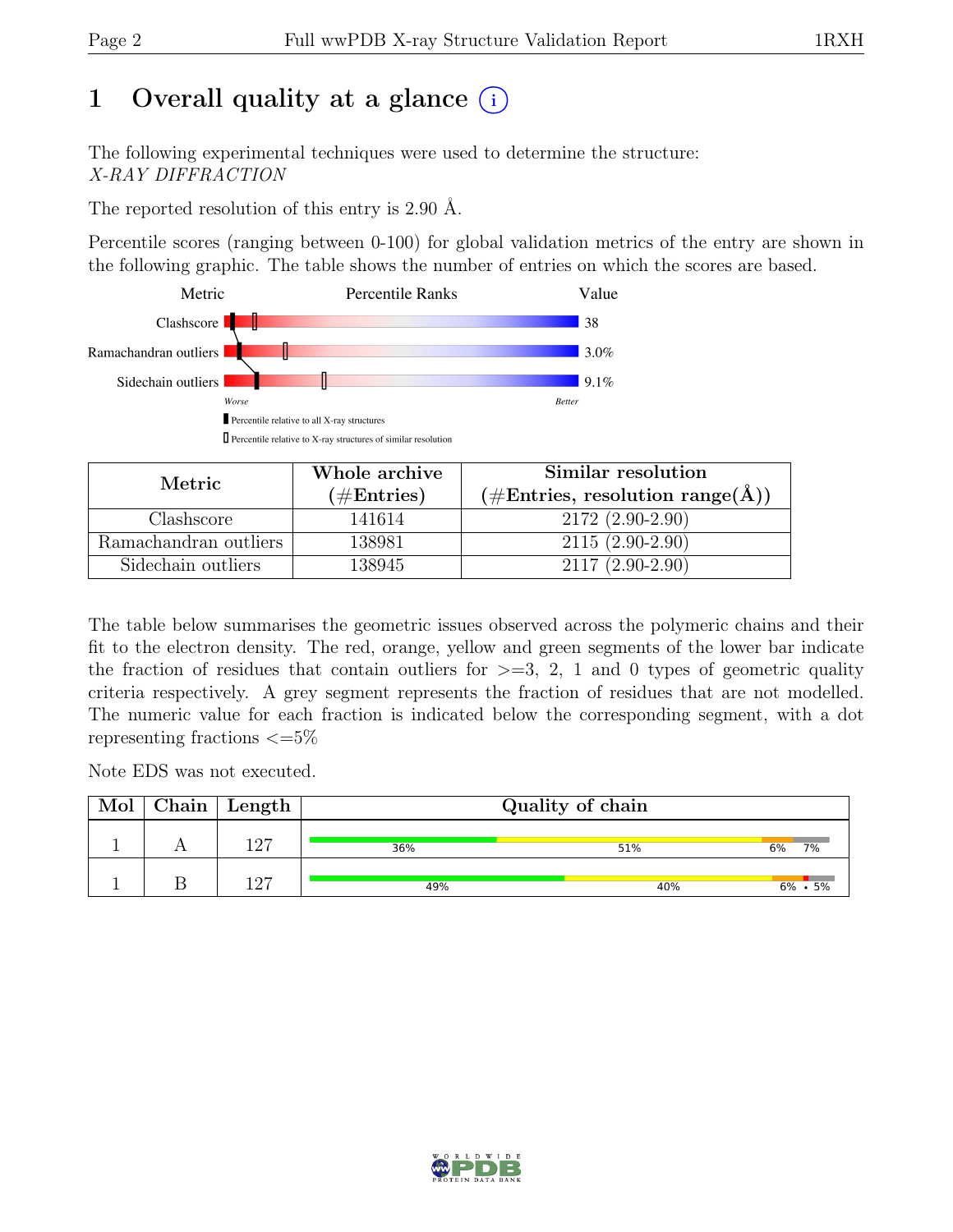# 2 Entry composition (i)

There are 3 unique types of molecules in this entry. The entry contains 1855 atoms, of which 0 are hydrogens and 0 are deuteriums.

In the tables below, the ZeroOcc column contains the number of atoms modelled with zero occupancy, the AltConf column contains the number of residues with at least one atom in alternate conformation and the Trace column contains the number of residues modelled with at most 2 atoms.

• Molecule 1 is a protein called Streptavidin.

| Mol | ⊢Chain | Residues | <b>Atoms</b> |                                   |             |      | $ZeroOcc \mid AltConf \mid Trace$ |  |  |
|-----|--------|----------|--------------|-----------------------------------|-------------|------|-----------------------------------|--|--|
|     |        | 118      | Total        | $\hspace{1.6cm} C \hspace{1.6cm}$ |             |      |                                   |  |  |
|     |        |          | 883          |                                   | 549 156 178 |      |                                   |  |  |
|     |        | 121      | Total C      |                                   |             |      |                                   |  |  |
|     |        |          | 906          |                                   | 565 160     | -181 |                                   |  |  |

There are 2 discrepancies between the modelled and reference sequences:

|      | Chain   Residue   Modelled   Actual |     | Comment                          | Reference |
|------|-------------------------------------|-----|----------------------------------|-----------|
| ' 24 | $\rm{ARG}$                          | LEU | engineered mutation   UNP P22629 |           |
| 324  | $\rm{ARG}$                          | LEU | engineered mutation   UNP P22629 |           |

• Molecule 2 is 5-(2-OXO-HEXAHYDRO-THIENO[3,4-D]IMIDAZOL-6-YL)-PENTANOIC ACID (4-NITRO-PHENYL)-AMIDE (three-letter code: BNI) (formula:  $C_{16}H_{20}N_4O_4S$ ).



| Mol | Chain   Residues $\frac{1}{2}$ | Atoms       |  |  |  |  | $ZeroOcc \mid AltConf \mid$ |  |
|-----|--------------------------------|-------------|--|--|--|--|-----------------------------|--|
|     |                                | Total C N O |  |  |  |  |                             |  |

 $\mathop{Continued}\limits_{\text{point}}$  on next page...

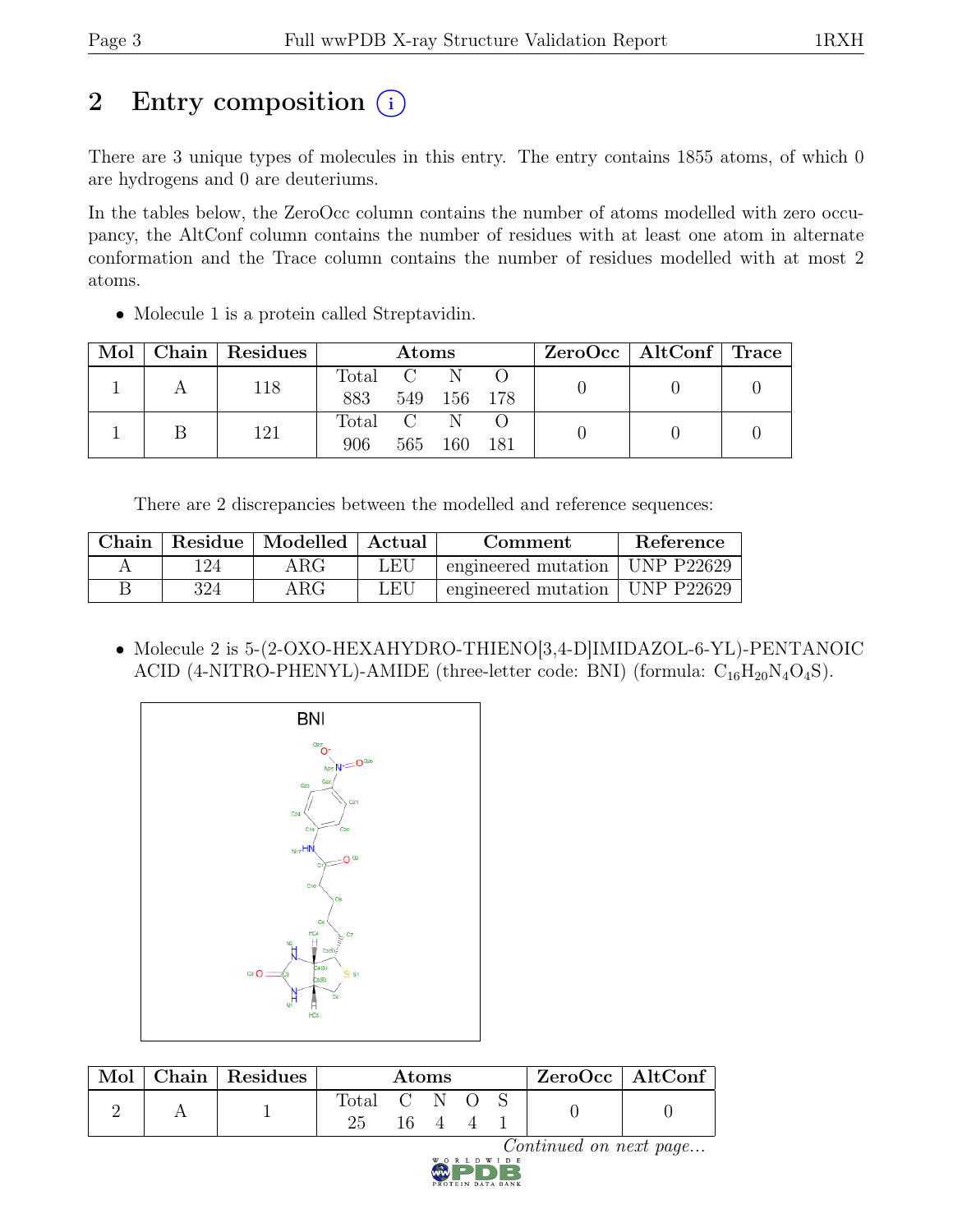Continued from previous page...

| Mol | Chain Residues | Atoms       |      |  |  | $ZeroOcc \mid AltConf \mid$ |  |  |
|-----|----------------|-------------|------|--|--|-----------------------------|--|--|
|     |                | Total C N O | 16 4 |  |  |                             |  |  |

• Molecule 3 is water.

|  | Mol   Chain   Residues | Atoms   | $ZeroOcc \mid AltConf$ |  |
|--|------------------------|---------|------------------------|--|
|  |                        | Total O |                        |  |
|  |                        | Total O |                        |  |

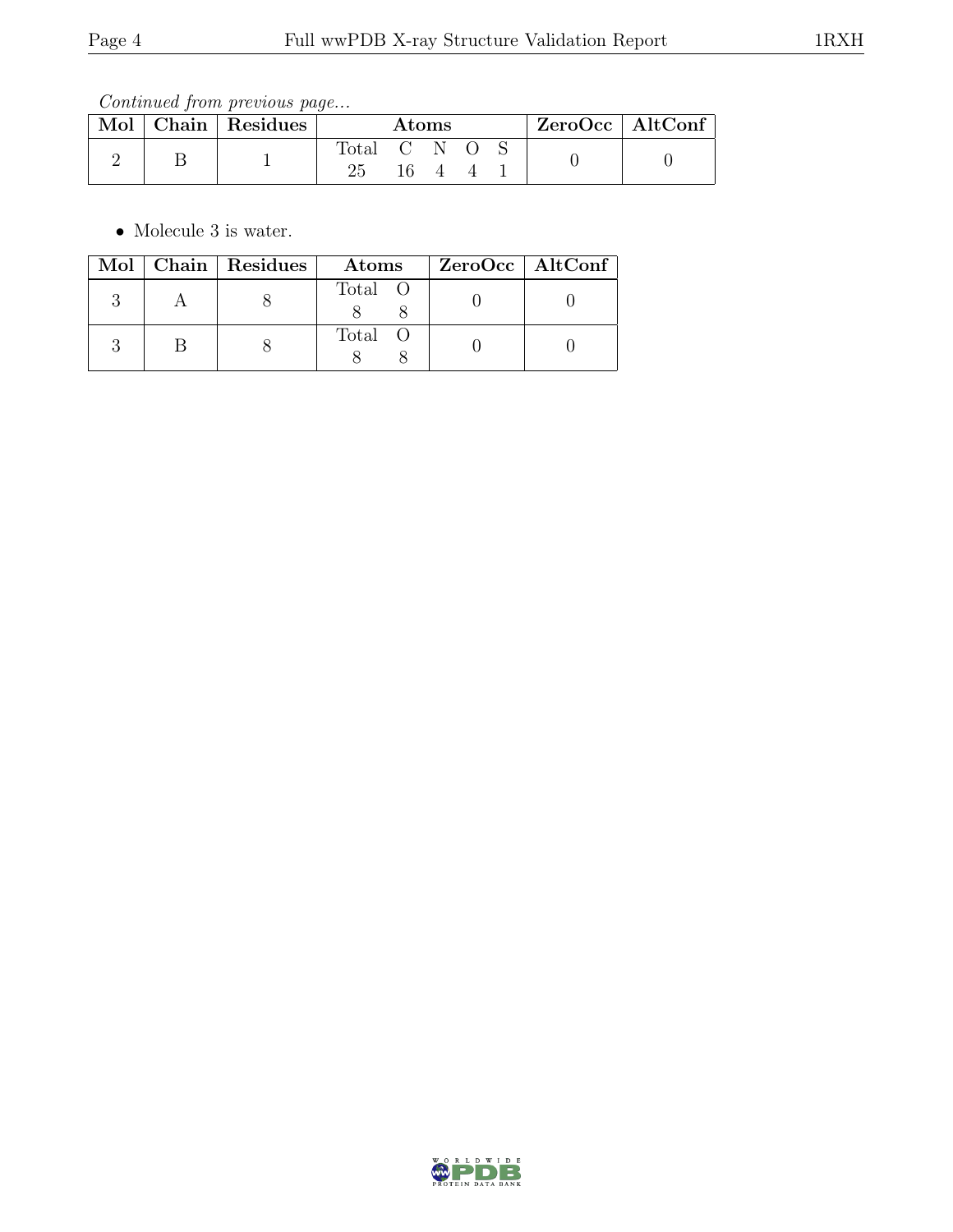# 3 Residue-property plots  $(i)$

These plots are drawn for all protein, RNA, DNA and oligosaccharide chains in the entry. The first graphic for a chain summarises the proportions of the various outlier classes displayed in the second graphic. The second graphic shows the sequence view annotated by issues in geometry. Residues are color-coded according to the number of geometric quality criteria for which they contain at least one outlier: green  $= 0$ , yellow  $= 1$ , orange  $= 2$  and red  $= 3$  or more. Stretches of 2 or more consecutive residues without any outlier are shown as a green connector. Residues present in the sample, but not in the model, are shown in grey.

Note EDS was not executed.

• Molecule 1: Streptavidin



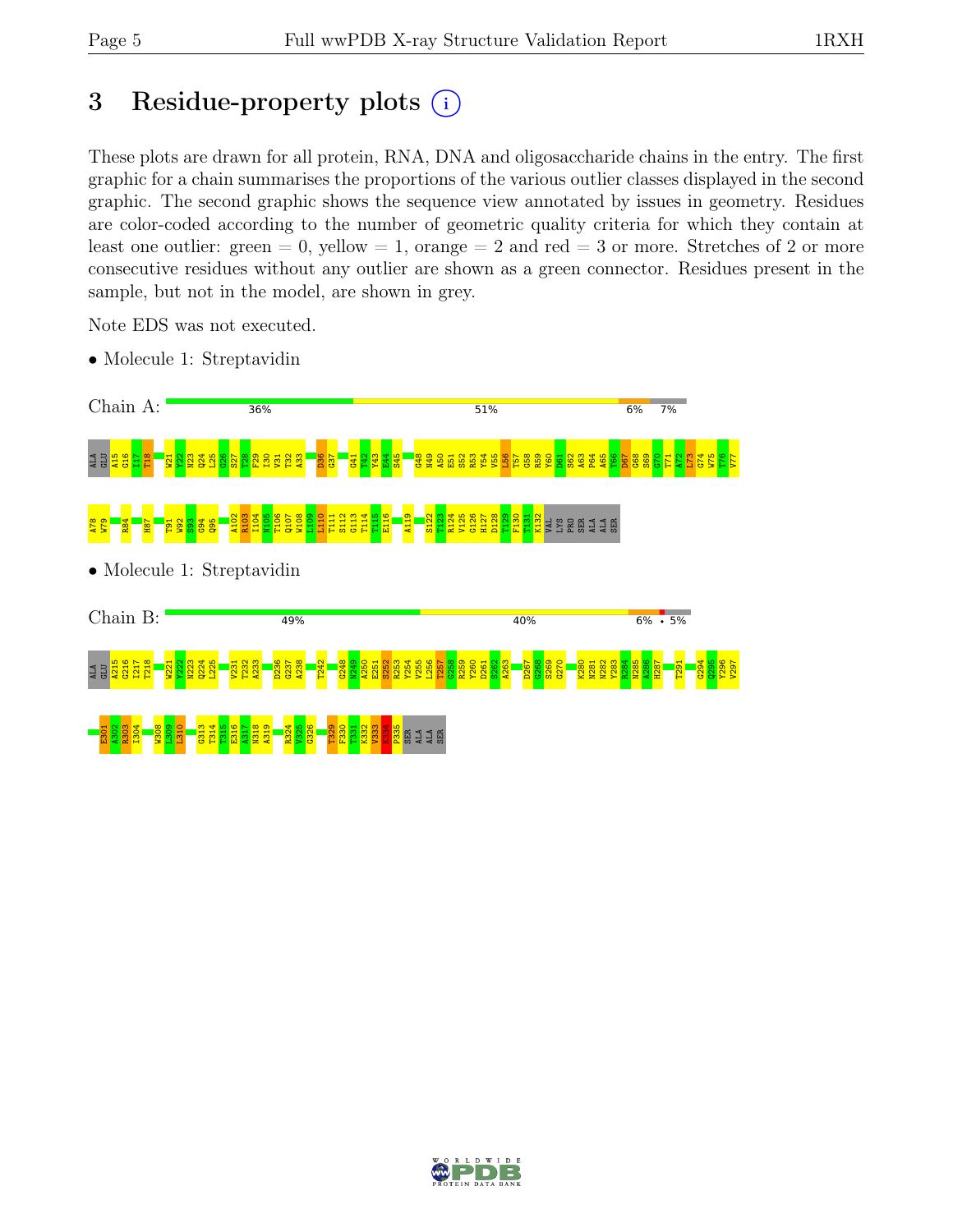# 4 Data and refinement statistics  $(i)$

Xtriage (Phenix) and EDS were not executed - this section is therefore incomplete.

| Property                               | Value                                              | <b>Source</b> |  |
|----------------------------------------|----------------------------------------------------|---------------|--|
| Space group                            | $\rm P$ 65 2 2                                     | Depositor     |  |
| Cell constants                         | 56.38Å 238.57Å<br>56.38Å                           | Depositor     |  |
| a, b, c, $\alpha$ , $\beta$ , $\gamma$ | $90.00^\circ$<br>$90.00^\circ$<br>$120.00^{\circ}$ |               |  |
| Resolution (A)                         | 2.90<br>40.00                                      | Depositor     |  |
| % Data completeness                    | (Not available) $(40.00-2.90)$                     | Depositor     |  |
| (in resolution range)                  |                                                    |               |  |
| $\mathrm{R}_{merge}$                   | (Not available)                                    | Depositor     |  |
| $\mathrm{R}_{sym}$                     | (Not available)                                    | Depositor     |  |
| Refinement program                     | <b>CNS</b>                                         | Depositor     |  |
| $R, R_{free}$                          | 0.212<br>0.309                                     | Depositor     |  |
| Estimated twinning fraction            | No twinning to report.                             | Xtriage       |  |
| Total number of atoms                  | 1855                                               | wwPDB-VP      |  |
| Average B, all atoms $(A^2)$           | 37.0                                               | wwPDB-VP      |  |

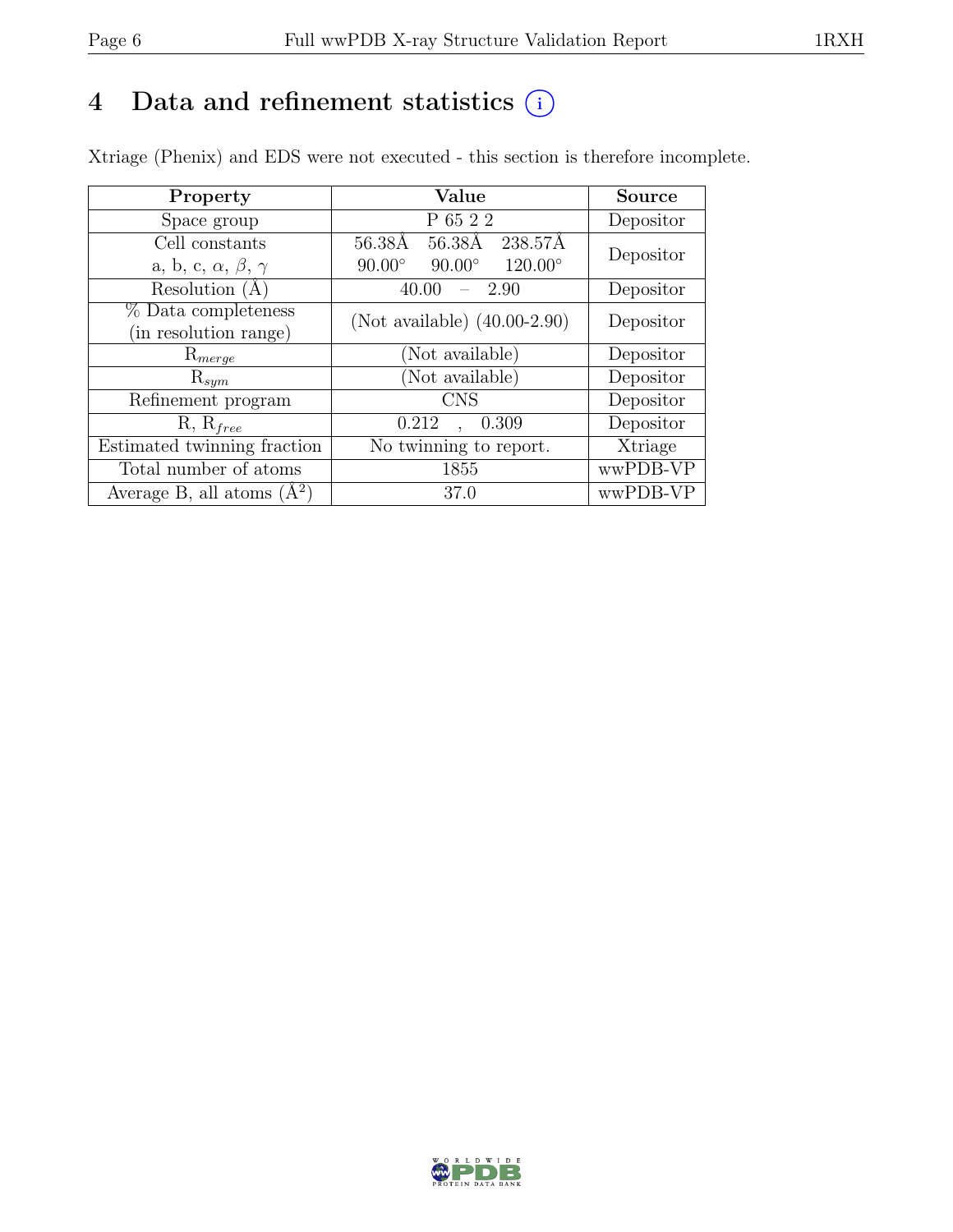# 5 Model quality  $(i)$

## 5.1 Standard geometry (i)

Bond lengths and bond angles in the following residue types are not validated in this section: BNI

The Z score for a bond length (or angle) is the number of standard deviations the observed value is removed from the expected value. A bond length (or angle) with  $|Z| > 5$  is considered an outlier worth inspection. RMSZ is the root-mean-square of all Z scores of the bond lengths (or angles).

| Mol  | Chain |             | Bond lengths | Bond angles |             |  |
|------|-------|-------------|--------------|-------------|-------------|--|
|      |       | <b>RMSZ</b> | $\# Z  > 5$  | <b>RMSZ</b> | # $ Z  > 5$ |  |
|      |       | 0.61        | 0/905        | 0.86        | 0/1238      |  |
|      | В     | 0.61        | 0/929        | 0.85        | 0/1271      |  |
| A 11 | All   | 0.61        | 0/1834       | 0.85        | 0/2509      |  |

There are no bond length outliers.

There are no bond angle outliers.

There are no chirality outliers.

There are no planarity outliers.

### 5.2 Too-close contacts  $(i)$

In the following table, the Non-H and H(model) columns list the number of non-hydrogen atoms and hydrogen atoms in the chain respectively. The H(added) column lists the number of hydrogen atoms added and optimized by MolProbity. The Clashes column lists the number of clashes within the asymmetric unit, whereas Symm-Clashes lists symmetry-related clashes.

|  |      |     |     | Mol   Chain   Non-H   H(model)   H(added)   Clashes   Symm-Clashes |
|--|------|-----|-----|--------------------------------------------------------------------|
|  | 883  | 821 | 85  |                                                                    |
|  | 906  | 850 | 70  |                                                                    |
|  | 25   | 20  |     |                                                                    |
|  | 25   | 20  |     |                                                                    |
|  |      |     |     |                                                                    |
|  |      |     |     |                                                                    |
|  | 1855 |     | 136 |                                                                    |

The all-atom clashscore is defined as the number of clashes found per 1000 atoms (including hydrogen atoms). The all-atom clashscore for this structure is 38.

All (136) close contacts within the same asymmetric unit are listed below, sorted by their clash

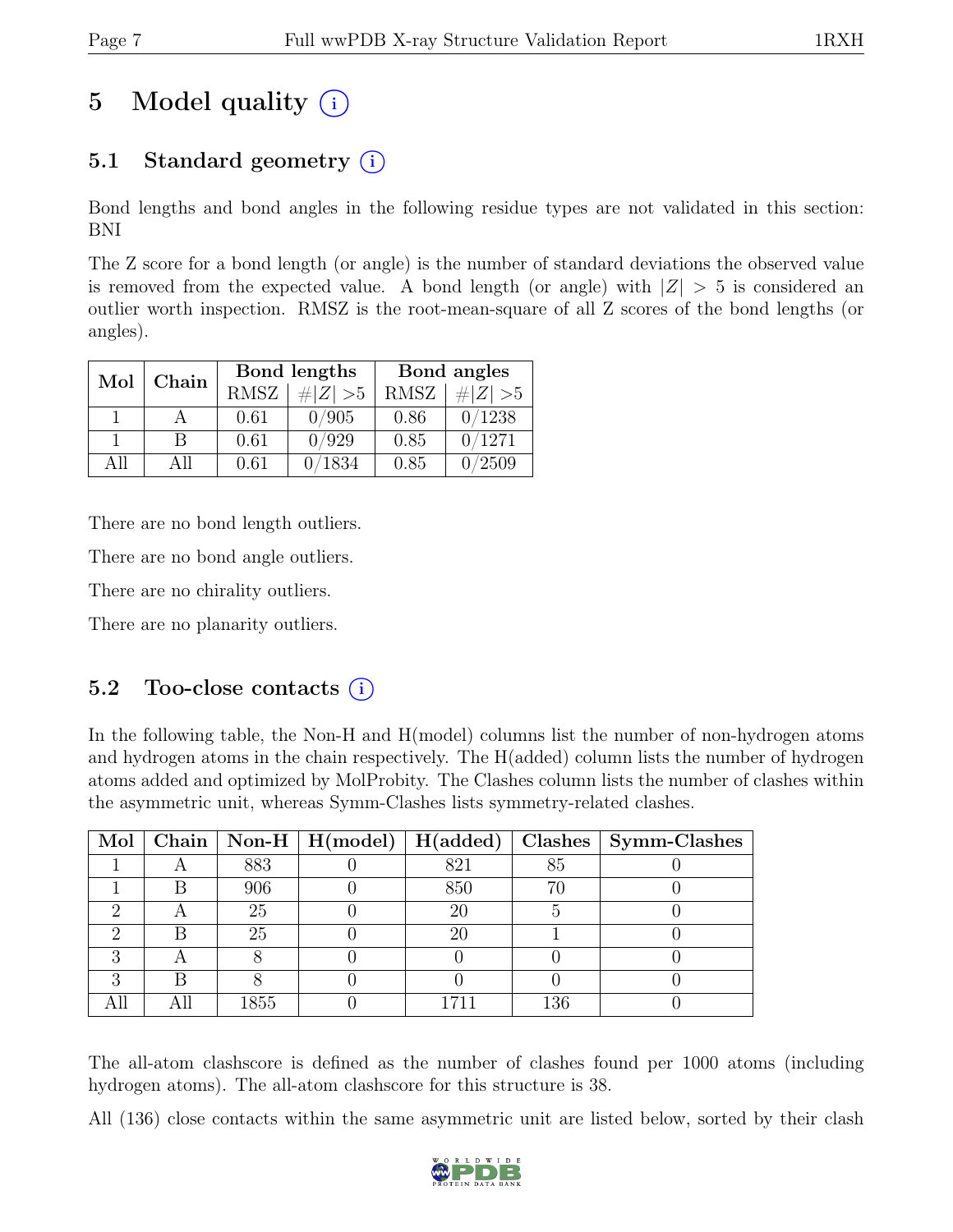magnitude.

| Atom-1               | Atom-2             | Interatomic       | Clash           |
|----------------------|--------------------|-------------------|-----------------|
|                      |                    | distance $(\AA)$  | overlap $(\AA)$ |
| 1:A:18:THR:HG23      | 1:A:32:THR:HA      | 1.50              | 0.92            |
| 1:A:57:THR:HG23      | 1:B:257:THR:HG23   | 1.55              | 0.88            |
| 1:A:95:GLN:HE22      | 1:B:314:THR:H      | 1.29              | 0.81            |
| 1:B:223:ASN:HA       | 1:B:329:THR:O      | 1.84              | 0.77            |
| 1:A:51:GLU:HB2       | 1: A:84: ARG:HE    | 1.51              | 0.76            |
| 1:A:51:GLU:HB2       | 1: A:84: ARG:NE    | 2.03              | 0.74            |
| 1: A: 111: THR: HG21 | 1:B:294:GLY:HA2    | 1.70              | 0.73            |
| 1:B:280:LYS:HD2      | 1:B:285:ASN:ND2    | 2.03              | 0.72            |
| 1:A:15:ALA:N         | 1:A:18:THR:HG1     | 1.87              | 0.72            |
| 1:A:18:THR:OG1       | 1:A:33:ALA:HB3     | 1.90              | 0.72            |
| 1:B:224:GLN:H        | 1:B:224:GLN:CD     | 1.93              | 0.72            |
| 1: A:18:THR:HG23     | 1:A:33:ALA:H       | 1.56              | 0.71            |
| 1:B:215:ALA:C        | 1:B:217:ILE:H      | 1.94              | 0.71            |
| 1:B:253:ARG:HB2      | 1:B:253:ARG:NH1    | 2.04              | 0.71            |
| 1:B:224:GLN:HE21     | 1:B:225:LEU:HG     | 1.57              | 0.70            |
| 1:A:37:GLY:HA2       | 1: A:60: TYR:CE1   | $\overline{2}.27$ | 0.70            |
| 1:B:256:LEU:C        | 1:B:256:LEU:HD12   | 2.13              | 0.69            |
| 1:B:316:GLU:HA       | 1:B:316:GLU:OE1    | 1.95              | 0.67            |
| 1: A:87: HIS: HE1    | 1:B:263:ALA:O      | 1.80              | 0.65            |
| 1:A:103:ARG:HH11     | 1:A:103:ARG:HG2    | 1.62              | 0.65            |
| 1:A:56:LEU:HD12      | 1: A:56:LEU:C      | 2.17              | 0.65            |
| 1: B:301: GLU: H     | 1:B:301:GLU:CD     | 1.99              | 0.65            |
| 1: A:57:THR:CG2      | 1:B:257:THR:HG23   | 2.24              | 0.64            |
| 1: A:94: GLY: HA3    | 1:A:106:THR:HG22   | 1.79              | 0.64            |
| 1:B:221:TRP:CZ3      | 1:B:332:LYS:HD3    | 2.33              | 0.64            |
| 1:A:113:GLY:HA3      | 1:B:270:GLY:O      | 1.98              | 0.63            |
| 1:A:112:SER:O        | 1:A:114:THR:HG23   | 1.98              | 0.63            |
| 1:B:256:LEU:HD12     | 1: B: 256: LEU: O  | 1.99              | 0.63            |
| 1:B:215:ALA:O        | 1: B:217: ILE:N    | 2.32              | 0.62            |
| 1:B:224:GLN:CD       | 1: B: 224: GLN: N  | 2.52              | 0.62            |
| 1:B:333:VAL:O        | 1:B:334:LYS:HB3    | 1.98              | 0.62            |
| 1:B:253:ARG:HB2      | 1: B: 253: ARG: CZ | 2.30              | 0.62            |
| 1:A:75:TRP:NE1       | 1: A:92:TRP:CE3    | 2.69              | 0.61            |
| 1:A:95:GLN:NE2       | 1: B: 314: THR:H   | 1.97              | 0.60            |
| 1:A:91:THR:HB        | 1:B:291:THR:HB     | 1.83              | 0.60            |
| 1:B:281:ASN:OD1      | 1:B:283:TYR:N      | 2.32              | 0.60            |
| 1:A:103:ARG:HG2      | 1:A:103:ARG:NH1    | 2.15              | 0.60            |
| 1:A:67:ASP:OD2       | 1: A:68: GLY:N     | 2.35              | 0.60            |
| 1:A:31:VAL:HG22      | 1: A:32:THR:N      | 2.17              | 0.59            |
| 1:B:333: VAL: HG13   | 1:B:334:LYS:N      | 2.18              | 0.58            |
| 1: A:57:THR:HG22     | 1: B:259: ARG: HG2 | 1.86              | 0.57            |

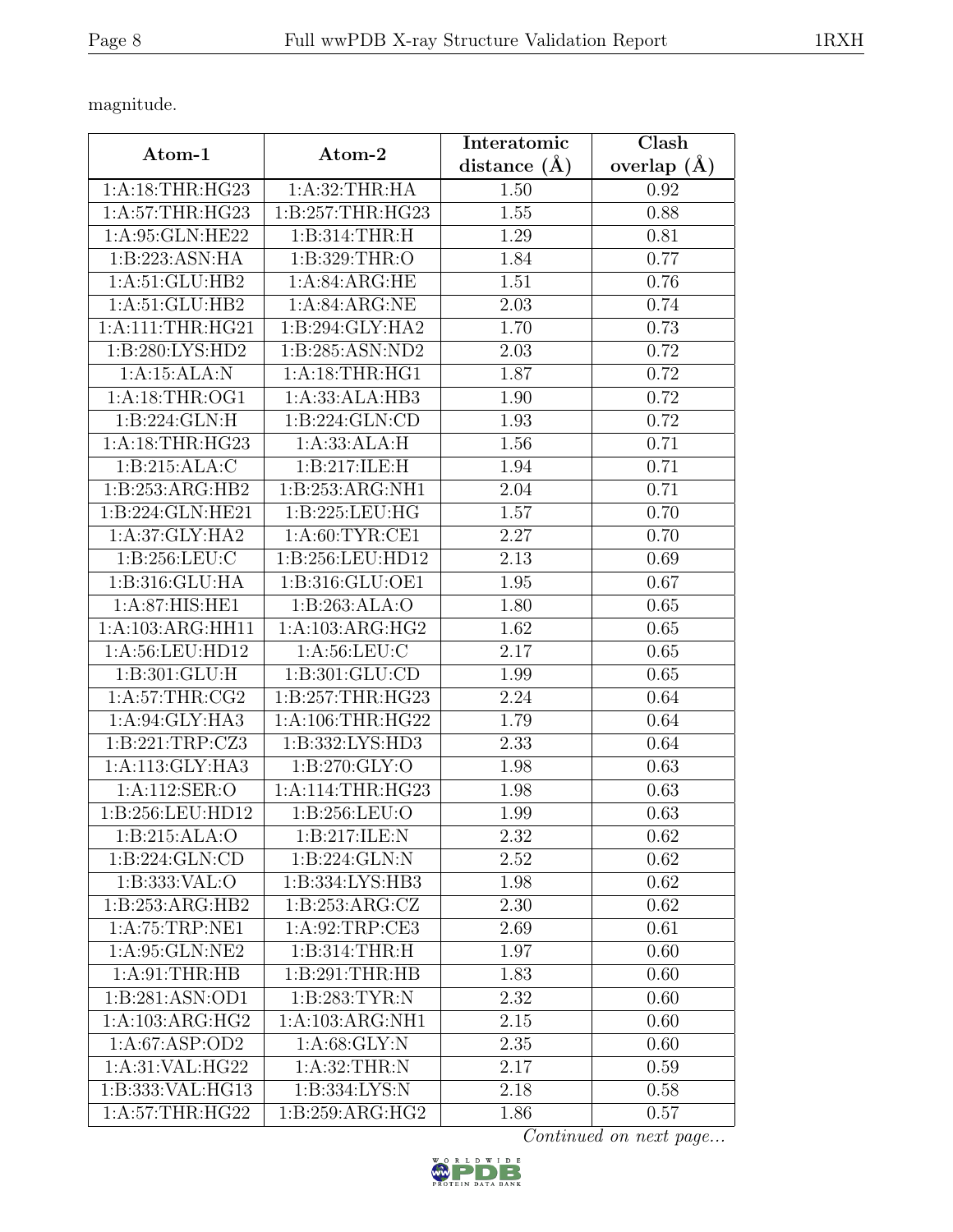| Continued from previous page |                             | Interatomic    | Clash         |
|------------------------------|-----------------------------|----------------|---------------|
| Atom-1                       | Atom-2                      | distance $(A)$ | overlap $(A)$ |
| 1:B:221:TRP:CH2              | 1:B:332:LYS:HD3             | 2.40           | 0.56          |
| 1:B:218:THR:HG23             | 1:B:232:THR:HA              | 1.87           | 0.56          |
| 1: A:18:THR:HG23             | 1: A:32:THR:CA              | 2.31           | 0.56          |
| 1:A:111:THR:HG21             | 1: B:294: GLY:CA            | 2.35           | 0.56          |
| 1: A:63: ALA:O               | 1:B:287:HIS:HE1             | 1.89           | 0.56          |
| 1: B:215: ALA: C             | 1:B:217:ILE:N               | 2.58           | 0.56          |
| 1: A:18:THR:CG2              | 1: A:32:THR:HA              | 2.30           | 0.56          |
| 1:B:233:ALA:HB1              | 1: B:260: TYR: CE1          | 2.40           | 0.56          |
| 1: A:36: ASP:N               | 1: A:36: ASP:OD1            | 2.39           | 0.55          |
| 1: A: 16: GLY: O             | 1:A:132:LYS:NZ              | 2.40           | 0.55          |
| 1: A:18:THR:HG23             | 1:A:33:ALA:N                | 2.22           | 0.55          |
| 1:B:316:GLU:OE1              | 1: B: 316: GLU: CA          | 2.55           | 0.55          |
| 1:B:236:ASP:OD2              | 1:B:236:ASP:N               | 2.40           | 0.54          |
| $1:A:87:\overline{HIS:CE1}$  | 1:B:263:ALA:O               | 2.60           | 0.54          |
| 1:A:130:PHE:N                | 1:A:130:PHE:CD1             | 2.76           | 0.53          |
| 1:B:308:TRP:CZ2              | 1:B:326:GLY:HA3             | 2.44           | 0.53          |
| 1:A:24:GLN:HE21              | 1:A:25:LEU:HG               | 1.72           | 0.53          |
| 1:A:84:ARG:HH11              | $1:A:84:ARG:H\overline{G2}$ | 1.73           | 0.52          |
| 1:B:334:LYS:HE3              | 1:B:335:PRO:HD2             | 1.91           | 0.52          |
| 1:A:128:ASP:HB3              | 1: A: 130: PHE: CE1         | 2.44           | 0.52          |
| 1:A:73:LEU:C                 | 1:A:73:LEU:HD12             | 2.30           | 0.52          |
| 1:A:108:TRP:HZ3              | 1:A:110:LEU:HB2             | 1.74           | 0.52          |
| 1:B:221:TRP:CE3              | 1:B:332:LYS:HD3             | 2.45           | 0.52          |
| 1: A:31: VAL: CG2            | 1: A:32:THR:N               | 2.73           | 0.51          |
| 1: A:108:TRP: CZ3            | 1:A:110:LEU:HB2             | 2.45           | 0.51          |
| 1:A:56:LEU:HD12              | 1: A:57:THR:N               | 2.25           | 0.51          |
| 1:B:221:TRP:HB3              | 1:B:330:PHE:HB3             | 1.92           | 0.50          |
| $1:B:280:LY\overline{S:HD2}$ | 1:B:285:ASN:HD21            | 1.75           | 0.50          |
| 1:A:58:GLY:HA2               | 1:B:257:THR:HG22            | 1.93           | 0.50          |
| 1:B:296:TYR:HD1              | 1:B:304:ILE:CG1             | 2.25           | 0.50          |
| 1: B: 301: GLU: CD           | 1:B:301:GLU:N               | 2.65           | 0.50          |
| 1:B:318:ASN:O                | 1:B:319:ALA:C               | 2.48           | 0.50          |
| 1:A:78:ALA:HB2               | 1:B:259:ARG:HB3             | 1.94           | 0.49          |
| 1:A:29:PHE:HE1               | 1:A:56:LEU:HD21             | 1.77           | 0.49          |
| 1:B:333:VAL:O                | 1: B: 334: LYS: CB          | 2.61           | 0.49          |
| 1: A:52: SER:OG              | 1: A:53: ARG:N              | 2.43           | 0.49          |
| 1:A:119:ALA:O                | 1:A:122:SER:HB3             | 2.13           | 0.49          |
| 1:A:23:ASN:ND2               | 1:A:27:SER:HB2              | 2.28           | 0.49          |
| 1:B:238:ALA:HB2              | 1:B:259:ARG:HH11            | 1.79           | 0.48          |
| 1:A:55:VAL:HG12              | 1: A:56:LEU: N              | 2.28           | 0.47          |
| 1:A:113:GLY:CA               | 1:B:270:GLY:O               | 2.62           | 0.47          |

Continued from previous page.

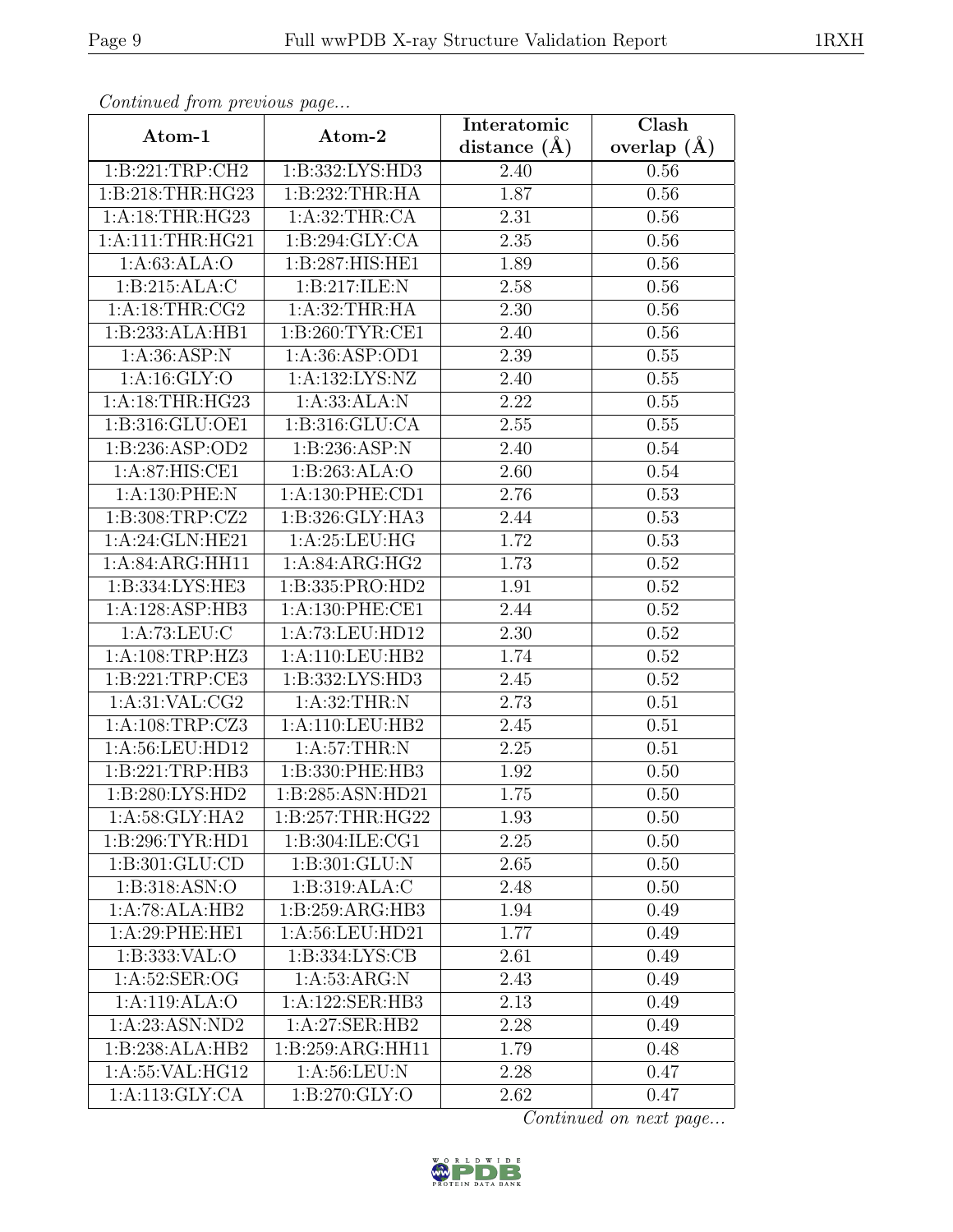| Continued from previous page |                   | Interatomic    | Clash           |
|------------------------------|-------------------|----------------|-----------------|
| Atom-1                       | Atom-2            | distance $(A)$ | overlap $(\AA)$ |
| 1:A:107:GLN:HA               | 1:A:127:HIS:HA    | 1.96           | 0.47            |
| 1: B:251: GLU:O              | 1:B:252:SER:HB3   | 2.15           | 0.47            |
| 1:A:84:ARG:HG2               | 1:A:84:ARG:NH1    | 2.30           | 0.47            |
| 1: A:58: GLY:N               | 1:B:257:THR:HG21  | 2.30           | 0.46            |
| 1:B:248:GLY:HA3              | 2:B:502:BNI:H92   | 1.97           | 0.46            |
| 1: A:29: PHE:CE1             | 1:A:56:LEU:HD21   | 2.49           | 0.46            |
| 1:A:87:HIS:HA                | 1:B:261:ASP:OD2   | 2.15           | 0.46            |
| 1:A:103:ARG:HH11             | 1:A:103:ARG:CG    | 2.29           | 0.46            |
| 1:A:56:LEU:HD13              | 1:A:75:TRP:HB2    | 1.98           | 0.46            |
| 1:A:50:ALA:HA                | 1: A:54:TYR:OH    | 2.16           | 0.45            |
| 1:A:124:ARG:HH12             | 2:A:501:BNI:C22   | 2.28           | 0.45            |
| 1:A:23:ASN:HD21              | 1:A:27:SER:HB2    | 1.81           | 0.45            |
| 1: A:51: GLU:O               | 1: A:52: SER:HB3  | 2.17           | 0.45            |
| $1:A:65:A\overline{LA:H}B3$  | 1: A:69: SER: HB2 | 1.97           | 0.45            |
| 1:A:79:TRP:CZ2               | 2:A:501:BNI:H71   | 2.51           | 0.45            |
| 1:B:334:LYS:HD3              | 1:B:334:LYS:C     | 2.37           | 0.45            |
| 1:A:45:SER:HB3               | 1: A:50:ALA:CB    | 2.48           | 0.44            |
| 1:A:49:ASN:H                 | 2:A:501:BNI:H171  | 1.65           | 0.44            |
| 1: A:69: SER: HA             | 1:B:314:THR:C     | 2.37           | 0.44            |
| 1:A:77:VAL:HG23              | 1:A:92:TRP:CZ3    | 2.53           | 0.44            |
| 1:B:297:VAL:HB               | 1:B:303:ARG:HD2   | 1.99           | 0.44            |
| 1:B:242:THR:O                | 1:B:256:LEU:HD23  | 2.17           | 0.44            |
| 1:A:21:TRP:CH2               | 1:A:132:LYS:HD2   | 2.53           | 0.44            |
| 1:A:48:GLY:HA2               | 2:A:501:BNI:H20   | 1.99           | 0.44            |
| 1:B:257:THR:HG22             | 1:B:257:THR:O     | 2.18           | 0.44            |
| 1:A:64:PRO:HB3               | 1:A:71:THR:HG23   | 2.00           | 0.43            |
| 1:A:21:TRP:CZ2               | 1:A:132:LYS:HD2   | 2.53           | 0.43            |
| 1: A: 111: THR: HG21         | 1: B:294: GLY: C  | 2.39           | 0.43            |
| 1:B:215:ALA:HB1              | 1:B:217:ILE:HG13  | 2.00           | 0.43            |
| 1:A:21:TRP:CD1               | 1:A:21:TRP:N      | 2.86           | 0.43            |
| 1: B:251: GLU:O              | 1: B:252: SER:CB  | 2.66           | 0.43            |
| 1: A: 73: LEU: C             | 1:A:73:LEU:CD1    | 2.87           | 0.42            |
| 1:A:77:VAL:HG23              | 1:A:92:TRP:HZ3    | 1.83           | 0.42            |
| 1:B:310:LEU:C                | 1:B:310:LEU:HD23  | 2.39           | 0.42            |
| 1:A:51:GLU:HB2               | 1: A:84: ARG:CD   | 2.50           | 0.42            |
| 1: B: 237: GLY: O            | 1:B:259:ARG:HA    | 2.20           | 0.42            |
| 1:A:24:GLN:H                 | 1: A:24: GLN:CD   | 2.21           | 0.42            |
| 1:A:124:ARG:HH12             | 2:A:501:BNI:C23   | 2.32           | 0.42            |
| 1:B:250:ALA:HA               | 1: B:254: TYR:OH  | 2.20           | 0.42            |
| 1: B:296: TYR: HD1           | 1:B:304:ILE:HG12  | 1.85           | 0.42            |
| 1:B:251:GLU:OE2              | 1:B:283:TYR:HB3   | 2.20           | 0.41            |

Continued from previous page.

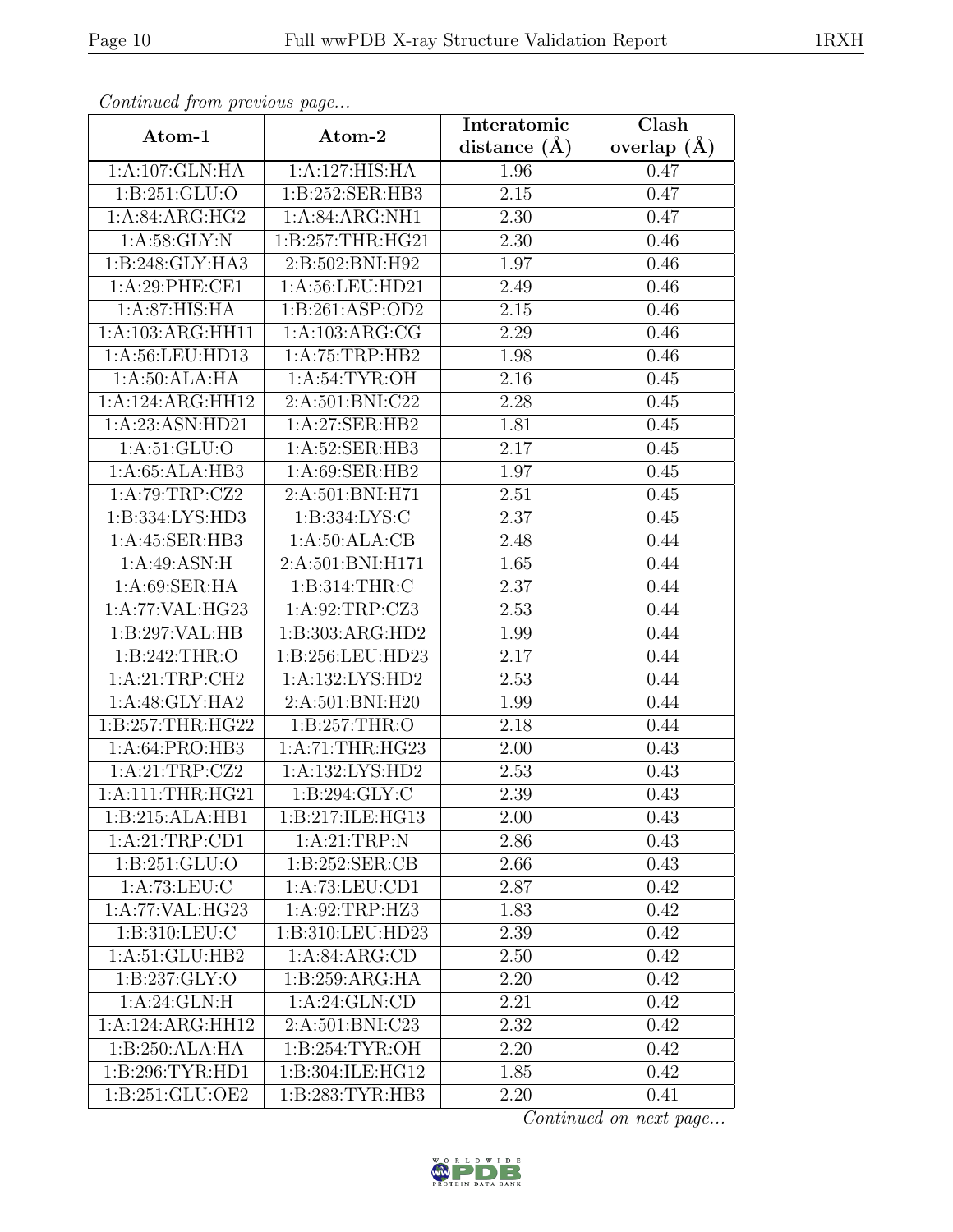| Atom-1              | Atom-2              | Interatomic<br>distance $(A)$ | Clash<br>overlap $(A)$ |
|---------------------|---------------------|-------------------------------|------------------------|
| 1: A:37: GLY:O      | 1: A:59: ARG: CZ    | 2.68                          | 0.41                   |
| 1: A:51: GLU:OE1    | 1:A:84:ARG:CZ       | 2.68                          | 0.41                   |
| 1:A:102:ALA:O       | 1:A:103:ARG:NH1     | 2.53                          | 0.41                   |
| 1: B:281: ASN:OD1   | 1:B:282:ASN:N       | 2.53                          | 0.41                   |
| 1: B: 313: GLY: C   | 1:B:314:THR:HG23    | 2.41                          | 0.41                   |
| 1: A: 43: TYR: O    | 1: A: 53: ARG: HA   | 2.20                          | 0.41                   |
| 1: A:30: ILE:O      | 1:A:41:GLY:HA3      | 2.21                          | 0.41                   |
| 1: A:125: VAL: HG22 | 1: A:126: GLY:N     | 2.36                          | 0.41                   |
| 1: B:255: VAL:CG1   | 1: B:256:LEU:N      | 2.84                          | 0.40                   |
| 1:A:104:ILE:HB      | 1: A: 130: PHE: HB2 | 2.02                          | 0.40                   |
| 1:A:74:GLY:HA2      | 1: A:92:TRP:O       | 2.21                          | 0.40                   |
| 1: B:256:LEU:C      | 1:B:256:LEU:CD1     | 2.85                          | 0.40                   |
| 1:B:332:LYS:HA      | 1:B:332:LYS:HD2     | 1.74                          | 0.40                   |

Continued from previous page...

There are no symmetry-related clashes.

### 5.3 Torsion angles  $(i)$

#### 5.3.1 Protein backbone ①

In the following table, the Percentiles column shows the percent Ramachandran outliers of the chain as a percentile score with respect to all X-ray entries followed by that with respect to entries of similar resolution.

The Analysed column shows the number of residues for which the backbone conformation was analysed, and the total number of residues.

| Mol | $\mid$ Chain | Analysed                                  | Favoured   Allowed   Outliers |            |          | Percentiles              |
|-----|--------------|-------------------------------------------|-------------------------------|------------|----------|--------------------------|
|     |              | $116/127(91\%)$                           | 99 (85%)                      | 15 $(13%)$ | $2(2\%)$ | $\vert 9 \vert \vert 31$ |
|     |              | $119/127$ (94%)   102 (86%)   12 (10%)    |                               |            | $5(4\%)$ | 3 10                     |
| All | All          | $235/254$ (92\%)   201 (86\%)   27 (12\%) |                               |            | 7(3%)    | ' $4$                    |

All (7) Ramachandran outliers are listed below:

| Mol | Chain | Res | <b>Type</b>             |
|-----|-------|-----|-------------------------|
|     |       | 67  | $\overline{\text{ASP}}$ |
|     | В     | 267 | <b>ASP</b>              |
|     | R     | 269 | <b>SER</b>              |
|     | R     | 334 | <b>LYS</b>              |
|     |       | 216 | GLY                     |

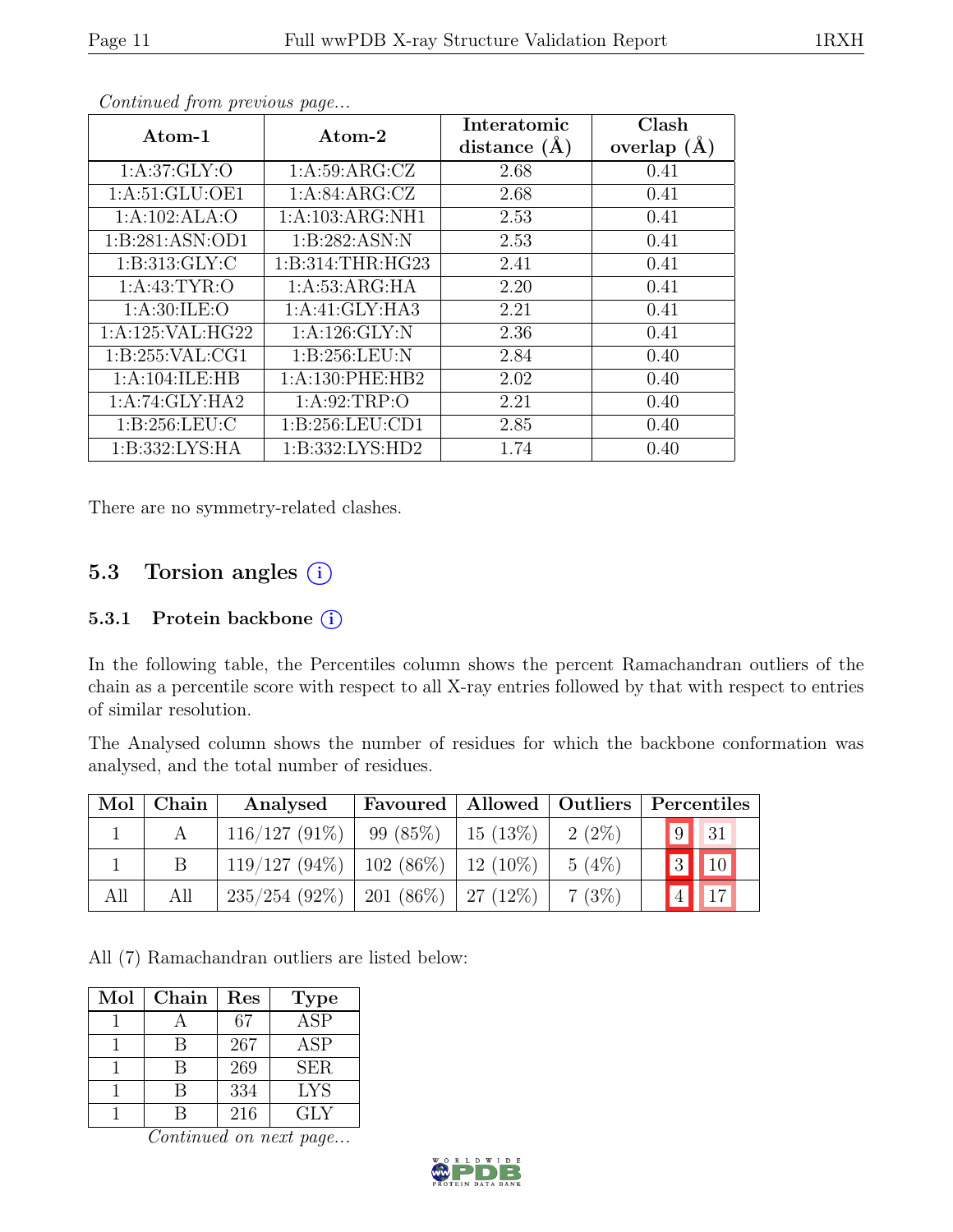Continued from previous page...

| Mol | Chain | Res | Type    |
|-----|-------|-----|---------|
|     |       |     | E FILIT |
|     |       | バッ  |         |

#### 5.3.2 Protein sidechains  $(i)$

In the following table, the Percentiles column shows the percent sidechain outliers of the chain as a percentile score with respect to all X-ray entries followed by that with respect to entries of similar resolution.

The Analysed column shows the number of residues for which the sidechain conformation was analysed, and the total number of residues.

| Mol | Chain | Analysed      | Rotameric   Outliers |            |                | Percentiles |
|-----|-------|---------------|----------------------|------------|----------------|-------------|
|     |       | $86/92(94\%)$ | $79(92\%)$           | $7(8\%)$   |                | 33          |
|     |       | 89/92(97%)    | 80 (90%)             | $9(10\%)$  | $\overline{a}$ | $\vert$ 23  |
| All | All   | 175/184(95%)  | 159 $(91\%)$         | 16 $(9\%)$ | $ 9\rangle$    | 28          |

All (16) residues with a non-rotameric sidechain are listed below:

| Mol            | Chain                   | $\operatorname{Res}% \left( \mathcal{N}\right) \equiv\operatorname{Res}(\mathcal{N}_{0},\mathcal{N}_{0})$ | <b>Type</b>                    |
|----------------|-------------------------|-----------------------------------------------------------------------------------------------------------|--------------------------------|
| 1              | А                       | 18                                                                                                        | <b>THR</b>                     |
| $\mathbf{1}$   | $\overline{A}$          | 36                                                                                                        | <b>ASP</b>                     |
| $\mathbf{1}$   | $\overline{A}$          | 56                                                                                                        | <b>LEU</b>                     |
| $\mathbf{1}$   | $\overline{A}$          | 62                                                                                                        | <b>SER</b>                     |
| $\mathbf{1}$   | $\overline{A}$          | 73                                                                                                        | <b>LEU</b>                     |
| 1              | $\mathbf{A}$            | 103                                                                                                       | ARG                            |
| $\mathbf{1}$   | $\overline{A}$          | 110                                                                                                       | LEU                            |
| $\mathbf{1}$   | $\overline{B}$          | 231                                                                                                       | <b>VAL</b>                     |
| $\mathbf{1}$   | $\overline{\mathrm{B}}$ | 257                                                                                                       | $\overline{\text{T}}\text{HR}$ |
| $\mathbf{1}$   | $\overline{B}$          | 301                                                                                                       | GLU                            |
| 1              | B                       | 303                                                                                                       | <b>ARG</b>                     |
| $\mathbf{1}$   | B                       | 310                                                                                                       | LEU                            |
| $\mathbf{1}$   | B                       | 324                                                                                                       | ARG                            |
| $\mathbf{1}$   | $\overline{\mathrm{B}}$ | 329                                                                                                       | <b>THR</b>                     |
| $\mathbf{1}$   | B                       | 333                                                                                                       | <b>VAL</b>                     |
| $\overline{1}$ | В                       | 334                                                                                                       | <b>LYS</b>                     |

Sometimes sidechains can be flipped to improve hydrogen bonding and reduce clashes. All (4) such sidechains are listed below:

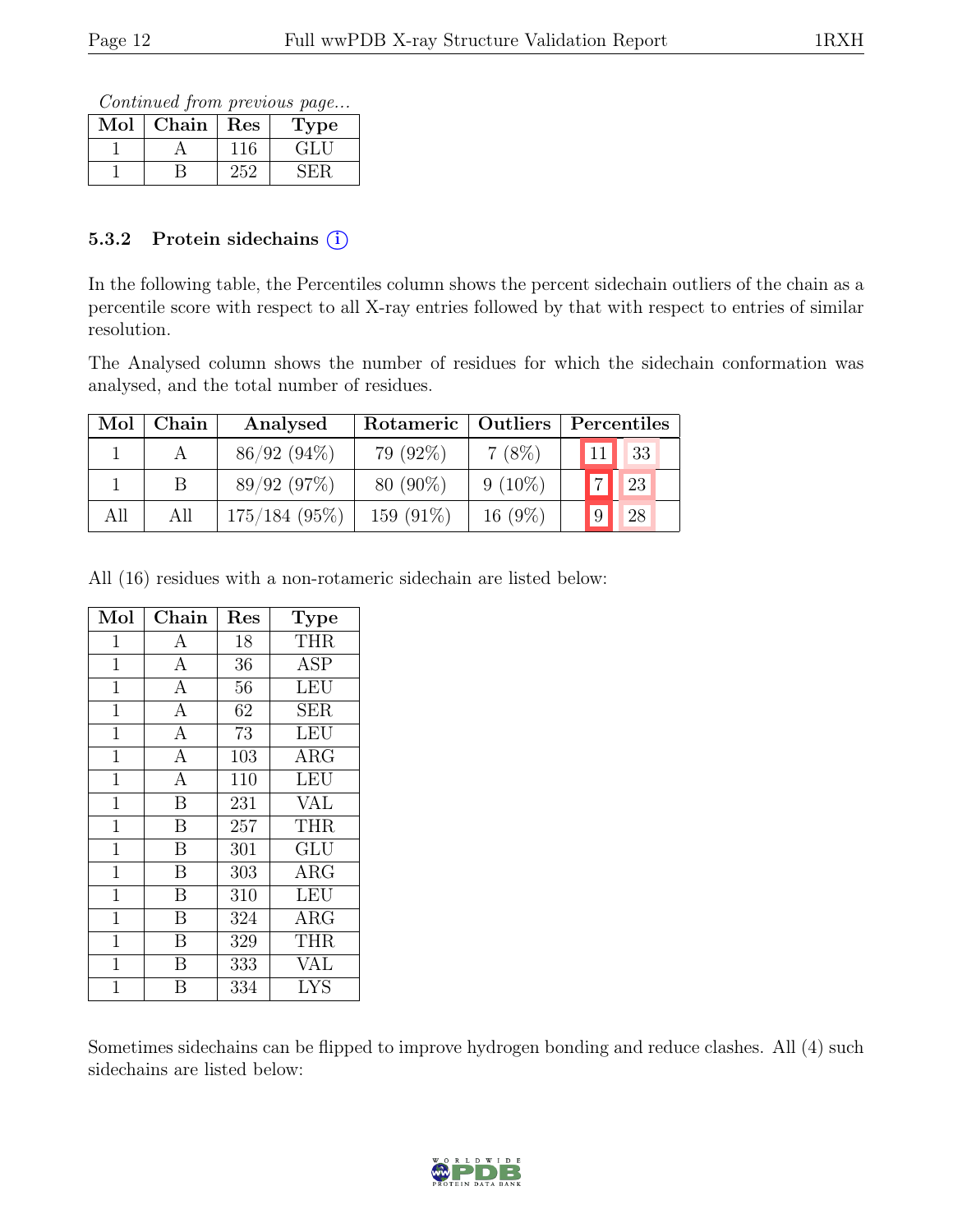| Mol | Chain | Res | <b>Type</b> |
|-----|-------|-----|-------------|
|     |       | 95  | GLN         |
|     |       | 107 | GLN         |
|     |       | 305 | <b>ASN</b>  |
|     |       | 307 | GL N        |

#### 5.3.3 RNA  $(i)$

There are no RNA molecules in this entry.

#### 5.4 Non-standard residues in protein, DNA, RNA chains (i)

There are no non-standard protein/DNA/RNA residues in this entry.

#### 5.5 Carbohydrates (i)

There are no monosaccharides in this entry.

### 5.6 Ligand geometry  $(i)$

2 ligands are modelled in this entry.

In the following table, the Counts columns list the number of bonds (or angles) for which Mogul statistics could be retrieved, the number of bonds (or angles) that are observed in the model and the number of bonds (or angles) that are defined in the Chemical Component Dictionary. The Link column lists molecule types, if any, to which the group is linked. The Z score for a bond length (or angle) is the number of standard deviations the observed value is removed from the expected value. A bond length (or angle) with  $|Z| > 2$  is considered an outlier worth inspection. RMSZ is the root-mean-square of all Z scores of the bond lengths (or angles).

|          |      |       |                      |                          |            |             | Bond lengths |            | Bond angles |            |  |
|----------|------|-------|----------------------|--------------------------|------------|-------------|--------------|------------|-------------|------------|--|
| Mol      | Type | Chain | $\operatorname{Res}$ | Link                     | Counts     | <b>RMSZ</b> | # $ Z  > 2$  | Counts     | RMSZ        | H Z        |  |
| $\Omega$ | BNI  |       | 502                  | $\overline{\phantom{0}}$ | 26, 27, 27 | 2.58        | $8(30\%)$    | 35, 37, 37 | 2.13        | $11(31\%)$ |  |
| $\Omega$ | BNI  |       | 501                  | -                        | 26, 27, 27 | 2.58        | 10(38%)      | 35, 37, 37 | 1.87        | 9(25%)     |  |

In the following table, the Chirals column lists the number of chiral outliers, the number of chiral centers analysed, the number of these observed in the model and the number defined in the Chemical Component Dictionary. Similar counts are reported in the Torsion and Rings columns. '-' means no outliers of that kind were identified.

|     |                  |                          | $\vert$ Mol $\vert$ Type $\vert$ Chain $\vert$ Res $\vert$ Link $\vert$ Chirals $\vert$ Torsions | $\vert$ Rings |
|-----|------------------|--------------------------|--------------------------------------------------------------------------------------------------|---------------|
| BNI | 502 <sub>1</sub> | <b>Contract Contract</b> |                                                                                                  |               |
|     |                  |                          |                                                                                                  |               |

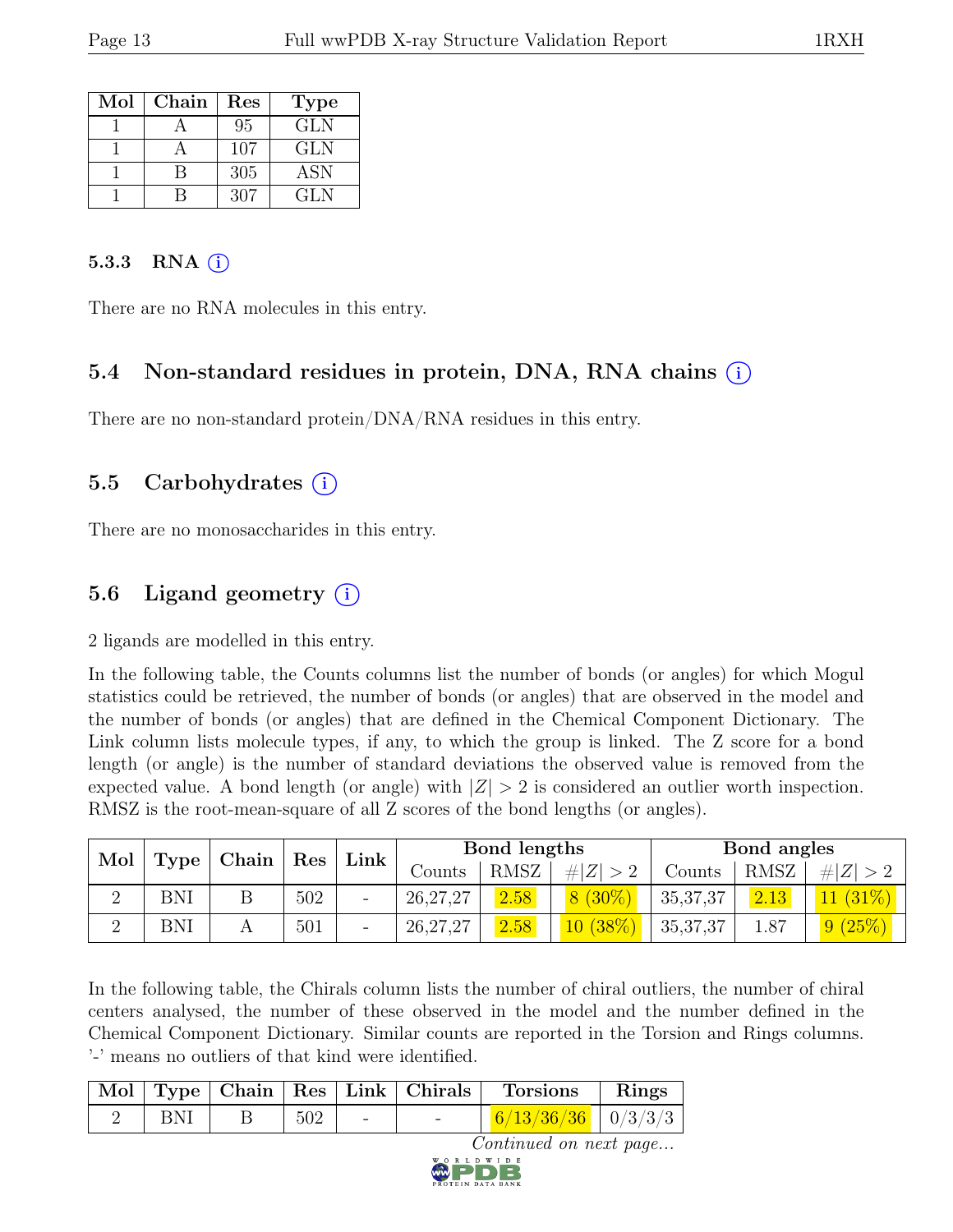Continued from previous page...

|            |     |  | Mol   Type   Chain   Res   Link   Chirals   Torsions   Rings |  |
|------------|-----|--|--------------------------------------------------------------|--|
| <b>BNI</b> | 501 |  |                                                              |  |

All (18) bond length outliers are listed below:

| Mol            | Chain            | Res | <b>Type</b> | Atoms     | Z       | Observed $(A)$ | $\overline{\text{Ideal}}(\AA)$ |
|----------------|------------------|-----|-------------|-----------|---------|----------------|--------------------------------|
| $\overline{2}$ | A                | 501 | BNI         | $C24-C18$ | 6.77    | 1.50           | 1.39                           |
| $\overline{2}$ | B                | 502 | <b>BNI</b>  | $C21-C22$ | 5.88    | 1.50           | 1.38                           |
| $\overline{2}$ | A                | 501 | <b>BNI</b>  | $C21-C22$ | 5.12    | 1.48           | 1.38                           |
| $\overline{2}$ | B                | 502 | <b>BNI</b>  | $C21-C20$ | 5.07    | 1.48           | 1.38                           |
| $\overline{2}$ | B                | 502 | <b>BNI</b>  | $C22-N25$ | 4.81    | 1.56           | 1.45                           |
| $\overline{2}$ | B                | 502 | <b>BNI</b>  | $C20-C18$ | 4.70    | 1.47           | 1.39                           |
| $\overline{2}$ | B                | 502 | <b>BNI</b>  | $C24-C18$ | 4.44    | 1.46           | 1.39                           |
| $\overline{2}$ | А                | 501 | <b>BNI</b>  | $C23-C22$ | 4.41    | 1.47           | 1.38                           |
| $\overline{2}$ | B                | 502 | BNI         | $C23-C22$ | 4.36    | 1.47           | 1.38                           |
| $\overline{2}$ | A                | 501 | <b>BNI</b>  | $C20-C18$ | 4.14    | 1.46           | 1.39                           |
| $\overline{2}$ | A                | 501 | <b>BNI</b>  | $C21-C20$ | 3.89    | 1.45           | 1.38                           |
| $\overline{2}$ | A                | 501 | <b>BNI</b>  | $C18-N17$ | $-3.04$ | 1.35           | 1.41                           |
| $\overline{2}$ | B                | 502 | <b>BNI</b>  | $C24-C23$ | 2.91    | 1.44           | 1.38                           |
| $\overline{2}$ | A                | 501 | <b>BNI</b>  | $C24-C23$ | 2.68    | 1.43           | 1.38                           |
| $\overline{2}$ | B                | 502 | BNI         | $C18-N17$ | $-2.60$ | 1.36           | 1.41                           |
| $\overline{2}$ | A                | 501 | BNI         | $C5-N1$   | $-2.50$ | 1.42           | 1.46                           |
| $\overline{2}$ | $\boldsymbol{A}$ | 501 | BNI         | $C7-C2$   | 2.31    | 1.58           | 1.52                           |
| $\overline{2}$ | А                | 501 | <b>BNI</b>  | $C22-N25$ | 2.22    | 1.50           | 1.45                           |

All (20) bond angle outliers are listed below:

| Mol            | Chain | Res | <b>Type</b> | Atoms        | Z       | Observed $(°)$ | Ideal $(°)$ |
|----------------|-------|-----|-------------|--------------|---------|----------------|-------------|
| $\overline{2}$ | Β     | 502 | <b>BNI</b>  | $O2-C1-C10$  | $-6.75$ | 109.68         | 122.02      |
| $\overline{2}$ | А     | 501 | <b>BNI</b>  | $O2-C1-C10$  | $-4.82$ | 113.20         | 122.02      |
| $\overline{2}$ | А     | 501 | <b>BNI</b>  | $C6-C5-C4$   | 3.68    | 111.85         | 108.66      |
| $\overline{2}$ | А     | 501 | <b>BNI</b>  | $C2-C4-C5$   | $-3.66$ | 104.69         | 108.94      |
| $\overline{2}$ | B     | 502 | <b>BNI</b>  | C21-C22-N25  | 3.58    | 122.07         | 119.38      |
| $\overline{2}$ | B     | 502 | <b>BNI</b>  | $C2-C4-C5$   | $-3.53$ | 104.84         | 108.94      |
| $\overline{2}$ | А     | 501 | <b>BNI</b>  | $C4-N2-C3$   | $-3.41$ | 109.44         | 112.62      |
| $\overline{2}$ | А     | 501 | <b>BNI</b>  | $N2-C3-N1$   | 3.27    | 111.83         | 108.76      |
| $\overline{2}$ | B     | 502 | <b>BNI</b>  | $C8-C7-C2$   | $-3.15$ | 107.48         | 113.86      |
| $\overline{2}$ | B     | 502 | <b>BNI</b>  | $C10-C1-N17$ | 3.06    | 119.99         | 114.59      |
| $\overline{2}$ | B     | 502 | <b>BNI</b>  | $C6-S1-C2$   | $-3.00$ | 83.72          | 89.89       |
| $\overline{2}$ | B     | 502 | <b>BNI</b>  | $N2-C3-N1$   | 2.89    | 111.48         | 108.76      |
| $\overline{2}$ | А     | 501 | <b>BNI</b>  | C18-N17-C1   | 2.86    | 132.50         | 127.50      |
| $\overline{2}$ | B     | 502 | <b>BNI</b>  | $C4-N2-C3$   | $-2.85$ | 109.96         | 112.62      |
| $\overline{2}$ | Β     | 502 | <b>BNI</b>  | C18-N17-C1   | 2.78    | 132.35         | 127.50      |

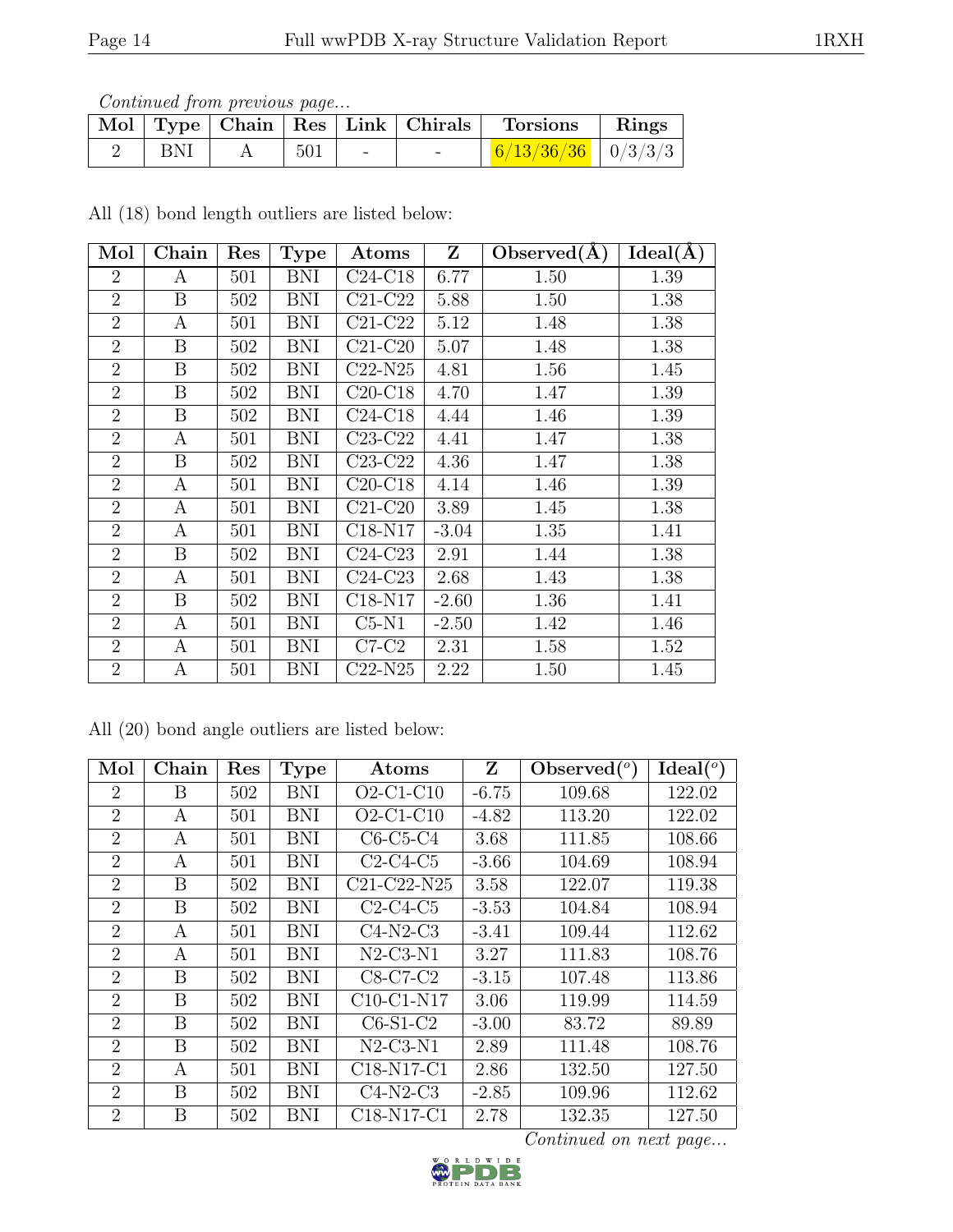| Mol | Chain | $\operatorname{Res}% \left( \mathcal{N}\right) \equiv\operatorname{Res}(\mathcal{N}_{0})\left( \mathcal{N}_{0}\right) ^{2}$ | Type       | Atoms       |         | Observed $(°)$ | Ideal <sup>(o)</sup> |
|-----|-------|-----------------------------------------------------------------------------------------------------------------------------|------------|-------------|---------|----------------|----------------------|
| 2   |       | 501                                                                                                                         | <b>BNI</b> | $O2-C1-N17$ | $-2.50$ | 119.06         | 123.63               |
|     |       | 502                                                                                                                         | <b>BNI</b> | $O2-C1-N17$ | $-2.21$ | 119.60         | 123.63               |
| 2   |       | 502                                                                                                                         | <b>BNI</b> | O26-N25-C22 | 2.18    | 121.88         | 118.80               |
| 2   |       | 501                                                                                                                         | <b>BNI</b> | $O3-C3-N1$  | $-2.15$ | 122.85         | 125.94               |
| റ   |       | 501                                                                                                                         | <b>BNI</b> | $C2-C4-N2$  | 2.04    | 114.95         | 113.13               |

Continued from previous page...

There are no chirality outliers.

| Mol                         | Chain | $\operatorname{Res}% \left( \mathcal{N}\right) \equiv\operatorname{Res}(\mathcal{N}_{0},\mathcal{N}_{0})$ | <b>Type</b> | Atoms                                                            |
|-----------------------------|-------|-----------------------------------------------------------------------------------------------------------|-------------|------------------------------------------------------------------|
| 2                           | A     | 501                                                                                                       | <b>BNI</b>  | C4-C2-C7-C8                                                      |
| $\overline{2}$              | A     | 501                                                                                                       | BNI         | S1-C2-C7-C8                                                      |
| $\overline{2}$              | В     | 502                                                                                                       | BNI         | C4-C2-C7-C8                                                      |
| $\overline{2}$              | В     | 502                                                                                                       | BNI         | S1-C2-C7-C8                                                      |
| $\overline{2}$              | A     | 501                                                                                                       | BNI         | $O2$ -C1-N17- $\overline{C18}$                                   |
| $\overline{2}$              | B     | 502                                                                                                       | BNI         | O <sub>2</sub> -C <sub>1</sub> -N <sub>17</sub> -C <sub>18</sub> |
| $\mathcal{D}_{\mathcal{L}}$ | A     | 501                                                                                                       | <b>BNI</b>  | $O2-C1-C10-C9$                                                   |
| $\overline{2}$              | A     | 501                                                                                                       | BNI         | $C7-C8-C9-C10$                                                   |
| $\overline{2}$              | B     | 502                                                                                                       | BNI         | C7-C8-C9-C10                                                     |
| $\overline{2}$              | A     | 501                                                                                                       | <b>BNI</b>  | N17-C1-C10-C9                                                    |
| $\mathfrak{D}$              | В     | 502                                                                                                       | BNI         | $C1-C10-C9-C8$                                                   |
| $\mathfrak{D}$              | R     | 502                                                                                                       | BNI         | N17-C1-C10-C9                                                    |

All (12) torsion outliers are listed below:

There are no ring outliers.

2 monomers are involved in 6 short contacts:

|  |  | Mol   Chain   Res   Type   Clashes   Symm-Clashes |
|--|--|---------------------------------------------------|
|  |  |                                                   |
|  |  |                                                   |

The following is a two-dimensional graphical depiction of Mogul quality analysis of bond lengths, bond angles, torsion angles, and ring geometry for all instances of the Ligand of Interest. In addition, ligands with molecular weight > 250 and outliers as shown on the validation Tables will also be included. For torsion angles, if less then 5% of the Mogul distribution of torsion angles is within 10 degrees of the torsion angle in question, then that torsion angle is considered an outlier. Any bond that is central to one or more torsion angles identified as an outlier by Mogul will be highlighted in the graph. For rings, the root-mean-square deviation (RMSD) between the ring in question and similar rings identified by Mogul is calculated over all ring torsion angles. If the average RMSD is greater than 60 degrees and the minimal RMSD between the ring in question and any Mogul-identified rings is also greater than 60 degrees, then that ring is considered an outlier. The outliers are highlighted in purple. The color gray indicates Mogul did not find sufficient equivalents in the CSD to analyse the geometry.

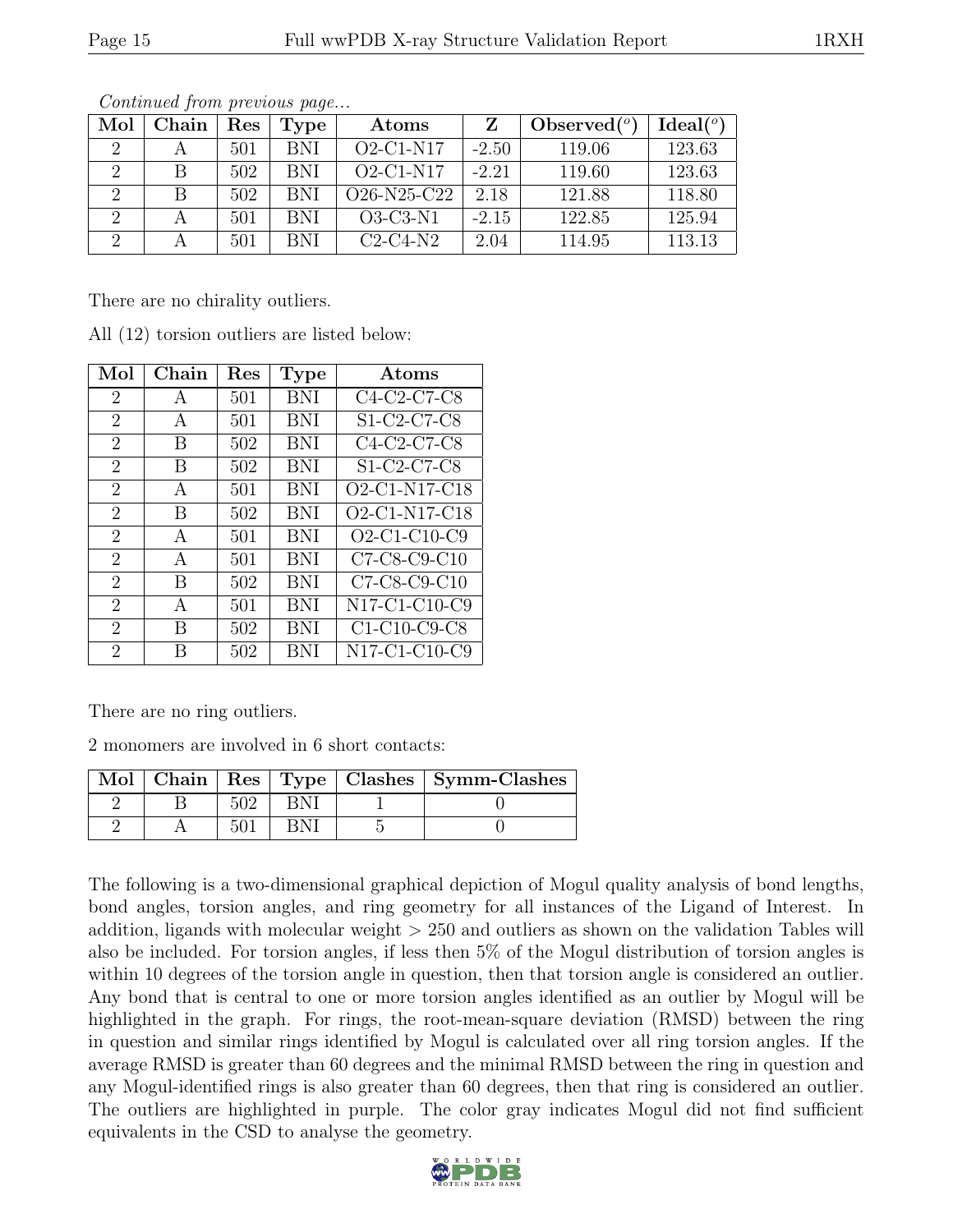

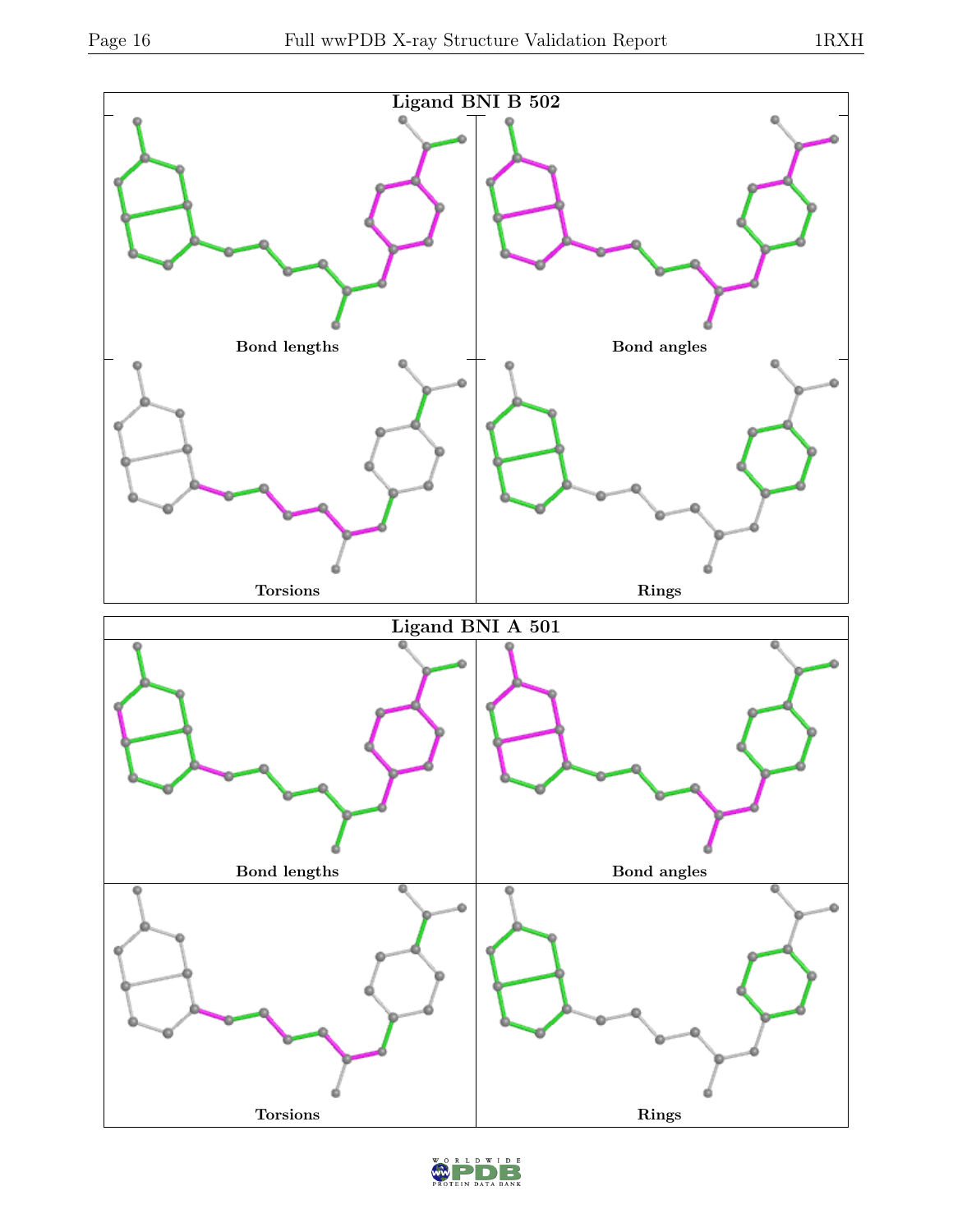## 5.7 Other polymers (i)

There are no such residues in this entry.

## 5.8 Polymer linkage issues (i)

There are no chain breaks in this entry.